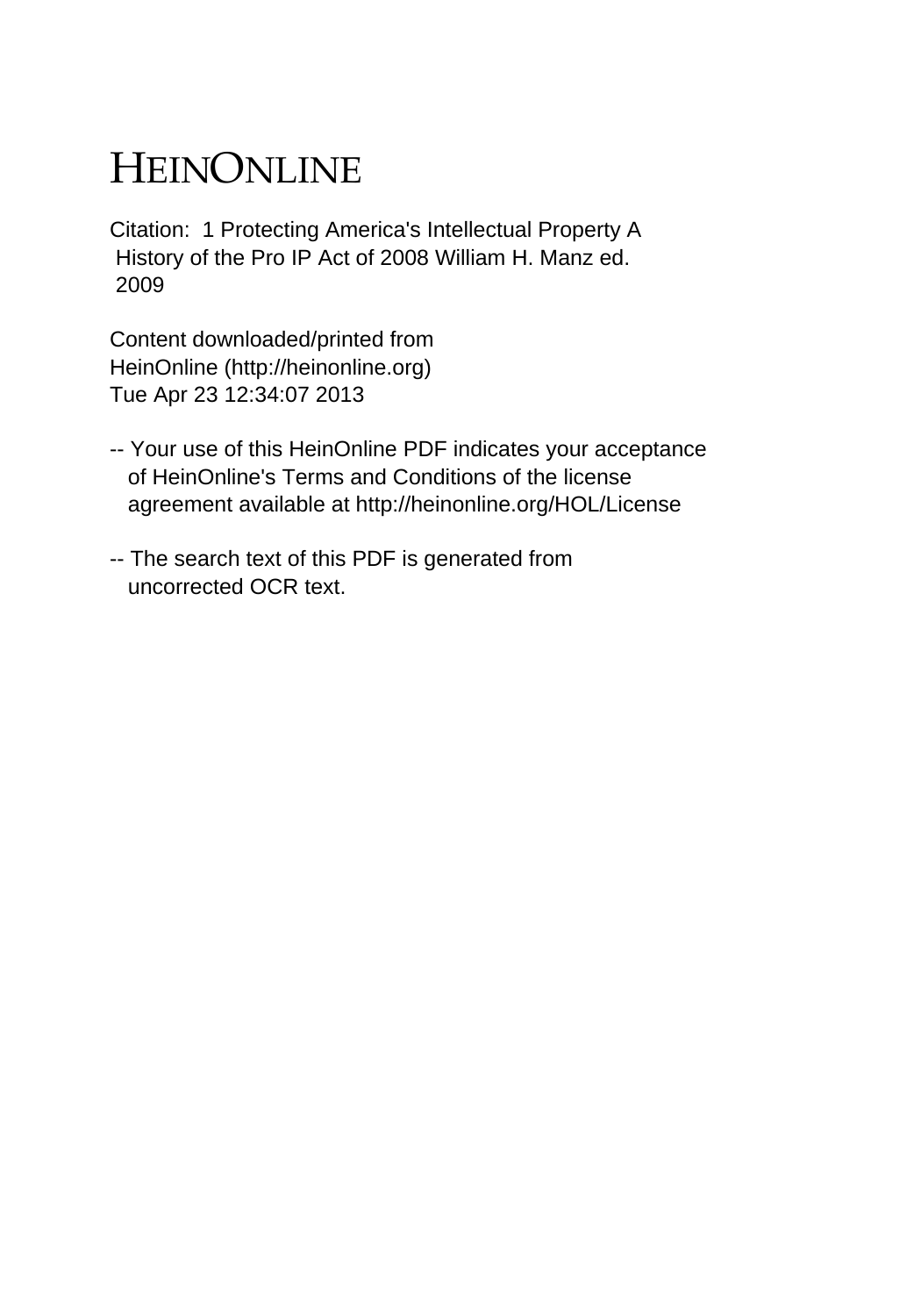cut out of the process, but we've also been derided by the leadership of the Democratic Party, and have been called unpatriotic for not participating.

Mr. Speaker, I have been thrown out of more meetings in this Capitol in the last 24 hours than I ever thought possible as a duly elected Representative of **820,000** citizens of North Texas.

Politics is a full-contact sport, and I understand that, but it is a full-contact sport in the light of day, in the public arena. Since we didn't have hearings, since we didn't have markups, let's at least put this legislation up on the Internet for 24 hours. That's what Thomas was made for. Let's do that, and let the American people see what we have done in the dark of night. After all, I have not gotten any more mail, any more e-mails on any other subject than this one that is before us today.<br>Mr. Speaker,

I understand under martial law as declared by the Speaker last night. I think it's ironic that House Republicans have not been needed for a single thing in this House to ensure passage for the last 22 months and that, today, we're going to be asked to vote for a bill for political cover because Democrats are too weak to stand up to their Speaker.

### ECONOMIC STIMULUS

(Mr. **PALLONE** asked and was given permission to address the House for 1 minute.)

Mr. PALLONE. Mr. Speaker, this week, the crisis on Wall Street hits fever pitch, but families all over the country have been struggling for months, Eighty-four thousand Americans lost their jobs last month, and the number of unemployed Americans is the highest it has been since 1992. Congress responded quickly to the White House's call for a financial rescue package, but the White House should now join us in supporting a solid package for Main Street.

On Friday, the House passed legislation to boost our economy, to create jobs and to help provide additional re-lief to families who are struggling. The economic recovery bill will grow our economy and will create jobs through investment in our Nation's infrastructure, will extend unemployment benefits for the growing number of Ameri-cans looking for work and will ensure Americans do not lose health coverage as a result of State budget crises.

Mr. Speaker, the majority of House Republicans oppose this Main Street economic recovery package, and I hope President Bush chooses a different course. We have to have the economic<br>course. We have to have the economic stimulus package not only pass the House but pass the Senate and go to the President and have him sign it. This is just as important as the Wall Street bailout.

### **H10304 CONGRESSIONAL RECORD- HOUSE**

Capito Capps<br>
The SPEAKER pro tempore (Mr. Capuano<br>
MCNULTY). Pursuant to clause 12(a) of Carnahan<br>
rule I, the Chair declares the House in Carson recess subject to the call of the Chair. Carter<br>Accordingly (at 1 o'clock and 22 min- Castle Accordingly (at 1 o'clock and 22 min-<br>utes p.m.), the House stood in recess Castor

subject to the call of the Chair.

AFTER RECESS<br>
Soble<br>
Soble Cobe<br>
to order by the Speaker pro <sup>Cobe</sup> (OK)<br>
tree Armangh at 4 o'clock and <sup>Conyers</sup> The recess having expired, the House<br>was called to order by the Speaker pro tempore (Mr. ALTMIRE) at 4 o'clock and Conger  $30$  minutes p.m.

## ANNOUNCEMENT BY THE SPEAKER<br>PRO TEMPORE

**PRO TEMPORE** Crowley<br>The SPEAKER pro tempore. Pursu- Cuellar<br>ant to clause 8 of rule XX, proceedings Davis (AL)<br>will resume on motions to suspend the Davis (CA)

ant to clause 8 of rule XX, proceedings Davis (AA)<br>will resume on motions to suspend the Davis (IL)<br>rules previously postponed. We<br>assume the particular particular previously postponed. Davis, David (KY)<br>order: Davis, Davi

The first electronic vote will be con-<br>ducted as a 15-minute vote. The second Delahunt<br>electronic vote will be conducted as a **Delauro**<br>5-minute vote. Diaz-Balaxt. L.<br>max-Balaxt. L.

PRIORITIZING RESOURCES AND

CORGANIZATION FOR INTELLEC- Donnelly<br>
TUAL PROPERTY ACT OF 2008<br>
TUAL PROPERTY ACT OF 2008<br>
The SPEAKER pro tempore. The un-<br>
Externation of the property of the property<br>
sispending the prince and passing the Ellison<br>
enat The SPEAKER pro tempore. The unfinished business is the question on Edwards (TX)<br>suspending the rules and passing the Ehlers<br>Senate bill, S. 3325. Ellison

Senate bill, S. 3325.<br>The Clerk read the title of the Senate Elisworth<br>bill.<br>The SPEAKER pro tempore. The English (PA)<br> $\frac{\text{Energy}}{\text{Rat}}$ The SPEAKER pro tempore. The

The SPEAKER pro tempore. The English (PA) question is on the motion offered by Eshoo question is on the motion offered by Etheridge the gentleman from Michigan (Mr. Everett CONYERS) that the House suspend the Fallin rules and pass the Senate bill, **S.** 3325. Farrttah The question was taken. **Feeney**

on many of the Senate bill, S. 3325. Fart<br>The question was taken.<br>The SPEAKER pro tempore. In the Feruson<br>of the SPEAKER pro tempore. In the Feruson<br>pinion of the Chair, two-thirds being Filter

opinion of the Chair, two-thirds being Filner<br>in the affirmative, the ayes have it. Fortenberry opinion of the Chair, two-thirds being<br>in the affirmative, the ayes have it.<br>Mr. HASTINGS of Florida. Mr. Fossella<br>Speaker, on that I demand the yeas Frank (MA)<br>and navs

Speaker, on that I demand the yeas Foster and nays.<br>
and nays and nays were ordered. **Frank (MA)**<br>
The yeas and nays were ordered. **Frelinghuyseen**<br>
The vote was taken by electronic de-Gallegly The yeas and nays were ordered.<br>The vote was taken by electronic de-<br> $\frac{1}{2}$  and there were--yeas 381, nays 41, Gartet (NJ)<br>vice, and there were-yeas 381, nays 41, Gerlach<br>chart in the follows:

not voting 11, as follows: **and the contract of the contract of the contract of the contract of the contract of**<br> **CROLL NO. 6641**  $[RA]$  No.  $664]$ 

|                | <b>YEAS-381</b>  | Gunorang<br>Gingrey |               |  |
|----------------|------------------|---------------------|---------------|--|
| Abercrombie    | Berkley          | Boyda (KS)          | Gonzalez      |  |
| Ackerman       | Berman           | Brady (PA)          | Goodlatte     |  |
| Aderholt.      | Berry            | Brady (TX)          | Gordon        |  |
| Akin           | Biggert          | Braley (IA)         | Granger       |  |
| Alexander      | <b>Bilbray</b>   | Broun (GA)          | Graves        |  |
| Allen          | <b>Bilirakis</b> | Brown (SC)          | Green, Al     |  |
| Altmire        | Bishop (GA)      | Brown, Corrine      | Green, Gene   |  |
| Andrews        | Bishop (NY)      | Brown-Waite.        | Grijalva      |  |
| Arcuri         | Blackburn        | Ginny               | Hall (NY)     |  |
| Baca           | Blunt            | Buchanan            | Hall (TX)     |  |
| Bachmann       | Boehner          | <b>Burgess</b>      | Hare          |  |
| <b>Bachus</b>  | Bonner           | Burton (IN)         | Harman        |  |
| Baldwin        | Bono Mack        | Butterfield         | Hastings (FL) |  |
| Barrett (SC)   | Boozman          | Buver               | Hastings (WA) |  |
| Barrow         | Boren            | Calvert             | Hayes         |  |
| Barton (TX)    | Boswell          | Camp (MI)           | Heller        |  |
| Bean           | Boustany         | Campbell (CA)       | Hensarling    |  |
| <b>Becerra</b> | Boyd (FL)        | Cantor              | Herger        |  |

Castor<br>Castor<br>Chahot<br>Chandler<br>Childers **<sup>0</sup>**1630 Clarke **Cleaver** Costello **Courtney Cramer** order: Davis, Lincoln<br> *S.* **3325, de novo;** Davis, Tom<br> *H.R. 6460, by the yeas and nays Deal (0A)*<br>
DeFazio DeLauro<br>Dent<br>Diaz-Balart, L.<br>Diaz-Balart, M.<br>Dicks<br>Dingell<br>Doggett<br>Donnelly<br>Nakka

Gillibrand Lucas<br>Lowey<br>Lucas Matheson

Higgins Hill Hinchey Hinojosa **Hirono** Hobson Moore (KS) Moran (KS) Moran (VA) **Murphy (CT)** Murphy. **Patrick** Murphy, **Tim** Msrtha

**Hodes**

Inslee<br>Israel

**Kind**

*September 28, 2008*

**Hoeksra Holden** Holt **Hooley Hoyer Hulshof Hunter** Inglis **(SC) Instee Issa Jackson (IL) Jackson-Lee (TX) Johnson (GA)** Johnson (IL) Johnson, **2.** B. Johnson, Sam **Jones (NC)** Jordan Kagen **Kanjorski Kaptur Keller Kennedy Kildee Kilpatrick King (IA)** King (NY) Kirk Klein (FL) Kline **(MN)** Knollenber<br>Kuhl (NY) **Kuhl** (NY) LaHood Lamborn Lampson Langevin **Larsen** (WA) **Latham**<br>Latham<br>LaTourette<br>Latta<br>Lewis (CA)<br>Lewis (GA)<br>Lewis (KY)<br>Linder<br>Lindinski<br>LoBiondo Loebsack **Lowey** Lungren, Daniel **E. Lynch Mack Mahoney** FL) Maloney (NY) **Manzullo** Marchant **Markey Marshall Matsui** McCarthy **(CA)** McCarthy **(NY) McCaul (TX)** McCollum **(MN)** McCotter McCrery<br>
McGovern<br>
McHugh<br>
McHugh<br>
McMorris<br>
Rodgers<br>
Rodgers McNerney *McNulty* **Meek (FL) Meeks** (NY) **Melancon** Mica<br>
Michaud<br>
Miller **(FL)**<br>
Miller **(MI)**<br>
Miller **(NC)**<br>
Miller, Gary **Mollohan** Musgrave **Myrick** Nadler Napolitano **Neal** (MA) **Neugebauer Nunes** 0berstar Obey **Olver** Ortiz **Pallone** Pascrell Pastor Pearce **Pence** Perlmutter **Peterson (PA) Pickering Pltts Platts** Pomeroy<br>Porter<br>Price (NC)<br>Pryce (OH)<br>Putnam<br>Radanovich Raball Ramstad Rangel **Regula Rehberg** Reichert **Renzi Reyes Reynolds Richardson** Rodriguez Rogers **(AL)** Rogers (KY) **Rogers** (MI) Rohrabacher **Ros-Lehtinen**<br>Roskam Rothman Roybal-Allard **Royce** Ruppersberger Ryan (OH) Ryan (WI) **Salazar** Sali<br>Sali<br>Sanchez, Linda Sanchez, **Linda**<br>Saxton<br>Saxton<br>Scalise<br>Schakowsky<br>Schiff<br>Schwartz<br>Schwartz<br>Scott (VA)<br>Scott (VA)<br>Scott (VA)<br>Scott (VA)<br>Scott (VA) Sessions **Sestak Shadegg Shays** Shea-Porter Sherman Shimkus Shuster<br>Shuster<br>Simpson<br>--Sires<br>Skelton Slaughter<br>Smith (NE)<br>Smith (NJ)<br>Smith (WA)<br>Snyder Snyde<br>Solis Spratt Souder **Space** Spratt Stark **Stearns** Stupak<br>Stupak<br>Sullivan

**Sutton**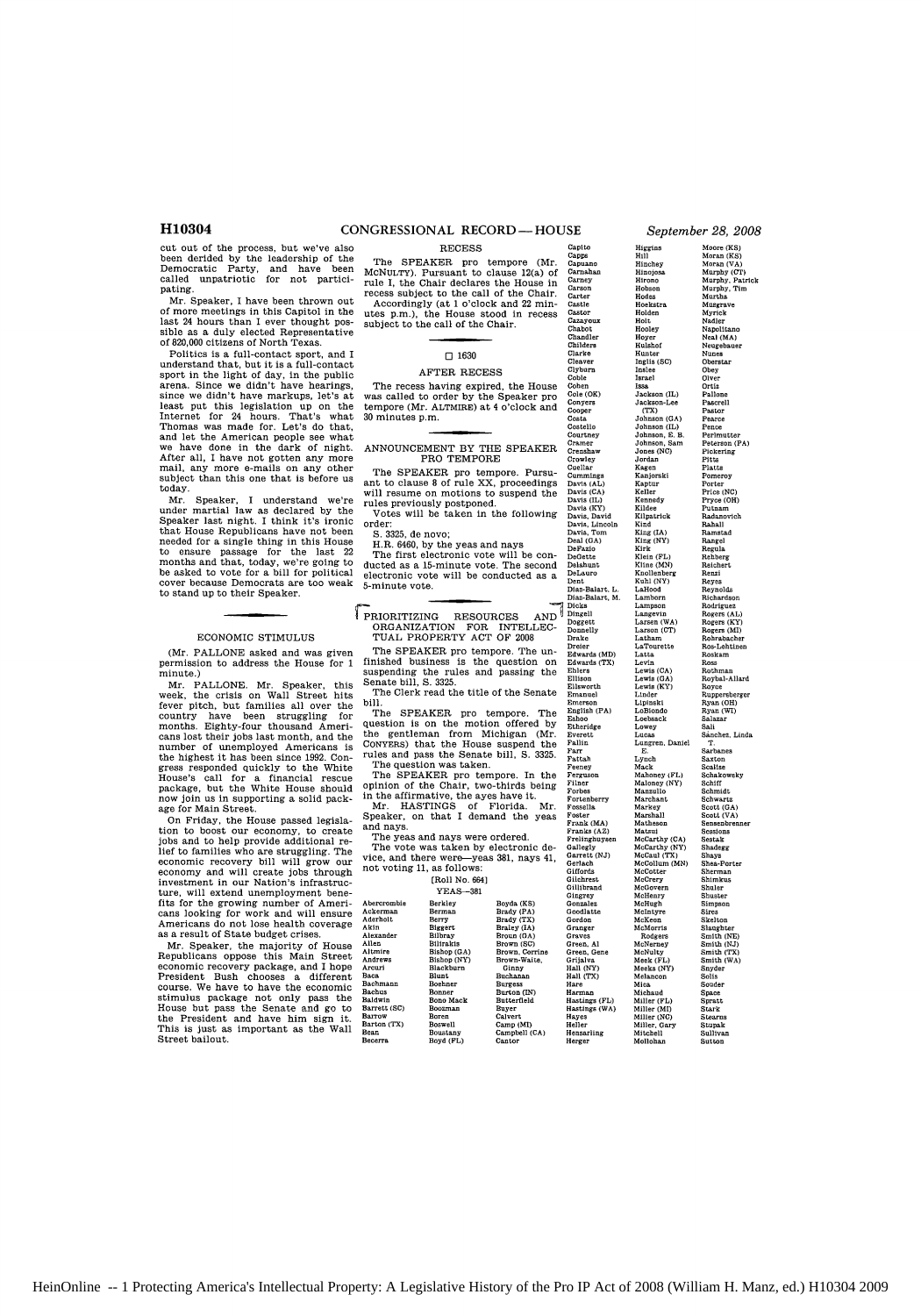| September 28, 2008 |                  |                |                  |                | CONGRESSIONAL RECORD - HOUSE |                  |                | <b>H10305</b>  |
|--------------------|------------------|----------------|------------------|----------------|------------------------------|------------------|----------------|----------------|
| Tancredo           | Udall (CO)       | Watt           | Bean             | Ellison        | Latta                        | Richardson       | Shea-Porter    | Tierney        |
| Tanner             | Udall (NM)       | Waxman         | <b>Becerra</b>   | Ellsworth      | Lee                          | Rodriguez        | Sherman        | Towns          |
| Tauscher           | Upton            | Weiner         | Berkley          | Emanuel        | Levin                        | Rozers (AL)      | Shimkus        | Turner         |
| Taylor             | Van Hollen       | Welch (VT)     | Berman           | <b>Emerson</b> | Lewis (CA)                   | Rogers (KY)      | Shuler         | Udall (CO)     |
| Terry              | Velázquez        | Weldon (FL)    | Berry            | English (PA)   | Lewis (GA)                   | Rogers (MI)      | Shuster        | Udall (NM)     |
| Thompson (MS)      | Visclosky        | Wilson (NM)    | Biggert          | Eshoo          | Lewis (KY)                   | Rohrabacher      | Simpson        | Upton          |
| Thornberry         | Walberg          | Wilson (OH)    | Bilbray          | Etheridge      | Linder                       | Ros-Lehtinen     | <b>Sires</b>   | Van Hollen     |
| Tiahrt             | Walden (OR)      | Wilson (SC)    | <b>Bilirakis</b> | Fallin         | Lipinski                     | Roskam           | Skelton        | Velázquez      |
| Tiberi             | Walz (MN)        | Wittman (VA)   | Bishop (GA)      | Farr           | LoBiondo                     | Ross             | Slaughter      | Visclosky      |
| Tierney            | Wasserman        | Wolf           | Bishop (NY)      | Fattah         | Loebsack                     | Rothman          | Smith (NE)     | Walberg        |
| Tsongas            | Schultz          | Yarmuth        | Bishop (UT)      | Feeney         | Lofgren, Zoe                 | Roybal-Allard    | Smith (NJ)     | Walden (OR)    |
| Turner             | Watson           | Young (FL)     | Blackburn        | Ferguson       | Lowey                        | Royce            | Smith (TX)     | Walsh (NY)     |
|                    |                  |                | Blumenauer       | Filner         | Lucas                        | Ruppersberger    | Smith (WA)     | Walz (MN)      |
|                    | $NAYS-41$        |                | Blunt            | Forbes         | Lungren, Daniel              | Rush             | Snyder         | Wasserman      |
| Baird              | Gutierrez        | Price (GA)     | Boehner          | Fortenberry    | E.                           | Ryan (OH)        | Solis          | Schuitz        |
| Bartlett (MD)      | Herseth Sandlin  | Rush           | Bonner           | Fossella       | Lynch                        | Ryan (WI)        | Souder         | Waters         |
| Bishop (UT)        | Honda            | Serrano        | Bono Mack        | Foster         | Mack                         | Salazar          | Space          | Watson         |
| Blumenauer         | Kingston         | Speier         | Boozman          | Frank (MA)     | Mahoney (FL)                 | Sánchez, Linda   | Speier         | Watt           |
| Boucher            | Kucinich         | Thompson (CA)  | Boren            | Frelinghuysen  | Maloney (NY)                 | т.               | Spratt         | Waxman         |
| Cannon             | Lee              | Towns          | <b>Boswell</b>   | Gallegly       | Manzullo                     | Sanchez, Loretta | Stark          | Weiner         |
| Conaway            | Lofgren, Zoe     | Walsh (NY)     | Boucher          | Garrett (NJ)   | Marchant                     | <b>Sarbanes</b>  | <b>Stearns</b> | Welch (VT)     |
| Culberson          | McDermott        | Waters         | Boustany         | Gerlach        | Markey                       | <b>Saxton</b>    | Stupak         | Weldon (FL)    |
| Doolittle          | Miller, George   | Westmoreland   | Boyd (FL)        | Giffords       | Marshall                     | Scalise          | Sullivan       | Westmoreland   |
| Doyle              | Moore (WI)       |                | Boyda (KS)       | Gilchrest      | Matheson                     | Schakowsky       | Sutton         | Whitfield (KY) |
| Duncan             | Paul             | Whitfield (KY) | Brady (PA)       | Gillibrand     | Matsui                       | Schiff           | Tancredo       | Wilson (NM)    |
| Flake              | Peterson (MN)    | Woolsey        | Brady (TX)       | Gingrey        | McCarthy (CA)                | Schmidt          | Tanner         | Wilson (OH)    |
| Foxx               | Petri            | Wu             | Braley (IA)      | Gonzalez       | McCarthy (NY)                | Schwartz         | Tauscher       | Wilson (SC)    |
| Goode              | Poe              | Young (AK)     | Brown (SC)       | Goode          | McCaul (TX)                  | Scott (GA)       | Taylor         | Wittman (VA)   |
|                    |                  |                | Brown, Corrine   | Goodlatte      | McCollum (MN)                | Scott (VA)       | Terry          | Wolf           |
|                    | NOT VOTING-11    |                | Brown-Waite.     | Gordon         | McCotter                     | Sensenbrenner    | Thompson (CA)  | Woolsey        |
| Cardoza            | Gonmert          | Wamp           | Ginny            | Granger        | McCrery                      | Serrano          | Thompson (MS)  | Wu             |
| Clav               | Jefferson        | Weller         | Buchanan         | Graves         | McDermott                    | Sessions         | Thornberry     | Yarmuth        |
| Cubin              | Payne            | Wexler         | <b>Burgess</b>   | Green, Al      | McGovern                     | Sestak           | Tiahrt         | Young (AK)     |
| Engel              | Sanchez, Loretta |                | Burton (IN)      | Green, Gene    | McHenry                      | Shays            | Tibert         | Young (FL)     |

Alaska, POE, BISHOP of Utah, Campbell **(CA) Hare** Rodgers Flake **Paul** Shadegg CULBERSON, SERRANO, WEST- Cannon Harman McNerney NOT VOTING-I3 MORELAND, TOWNS, RUSH, MS. Cantor Hastings (FL) McNulty Capito Hastings (WA) Meek (FL) Clay Jefferson Wamp WOOLSEY, **and** Messrs. GOODE and **Capps Hayes** Meeks(NY) Cobin Kaptur Weller PRICE of Georgia changed their vote **Capuano** Hller Melancon Engel Neal (MA) Wexler from"yea" to "nay." **Cardoza** Hensarling **Mica Everett Payne Carnahan** Herger **Michaud** Goohmert Tsongas **Ms.** SLAUGHTER and Messrs. Carney Hossoth Sandlin Miller (FL) WOOLSEY, and Messrs. GOODE and Carson Higgins Miller (EL)<br>
PRICE of Georgia Changed their vote Carson Higgins Michael Mexico, Carson Higgins Michael Michael Magnet<br>
Tom 'yea' to 'inay." MIS. SLAUGHTER and Messrs. Carnely

TERLINIVI I ER, DOITER-TELLIN, caste and Mindey Miller, Gar (1991)<br>
IMPINSON of Georgia, OBERSTAR, and Caster Hindes Miller, Gar<br>
"Inay" to "yea." Hindes Michell<br>
"Any" to "yea." (2001)<br>
So (two-thirds being in the affirma

Senate bill was passed.<br>
The result of the vote was announced Cleaver<br>
The result of the vote was announced Clyburn Honda<br>
The result of the Coble<br>
Senate Hoole

to reconsider was laid on Cohen Hower Murphy, Tim "yea" to "lnay."<br>A motion to reconsider was laid on Cole (OK) Hulshof Murtha "yea" to "lnay."<br>the table. So (two-thirds being in the affirma

GREAT LAKES LEGACY Courtney Issa Neugebauer The result of the vote was announced<br>
UTHORIZATION ACT OF 2006 Cramer Jackson (L) Neues as above recorded.<br>
SPEAKER pro tempore. The un-Crossley de Cramer Johnson (3.4) over A m The SPEAKER pro tempore. The un-The SPEARES provements the unit crossby that the contract the capendal contract the capendal of the capendal of the capendal of the capendal of the capendal of the capendal of the capendal of the capendal of the Senate am 6. Construction of the bill, H.R. butter (Abiabato, E.B. Faither and the years and nays were Davis (CA) (Davis CA) **Pastor** (Pass and nays were Davis (KY) Jones (Pastor) Pastor (Pass of the Pastor of the Davis CA)  $\frac{1}{2}$ 

ordered.<br>
The Clerk read the title of the bill. Basis (IL) Basis (IL) Declared Pearce Particular Pearce Particular Pearce Particular Pearce The SPEAKER pro tempore. The SPEAKER pro tempore The SPEAKER pro tempore The SPEAK The SPEAKER pro tempore. The Davis, Islach Kennedy Peterson (MR) ant to clause 12(a) of rule I, the CHair question is on the motion offered by Davis, Tom Kennedy Petrson (PA) declares the House in recess subject to DeBERST OBERSTAR) that the House suspend the begins and concurred the senate amend-<br>
Tules and concurr in the Senate amend-<br>  $\sum_{\text{Delta} \text{ sum of NN}}$   $\sum_{\text{Delta} \text{ sum of NN}}$  and  $\sum_{\text{Delta} \text{ max}}$  and concurred in recess

This is a 5-minute vote. Diaz-Balart, L. Kirk Price (GA) The vote was taken by electronic de- Diaz-Balart, M. Klein (FL) Price **(NC)** vice, and there were-yeas 411, nays 9.

| not voting 13, as follows: |                | TAUDI WAAR VALUAD TIDAD JOURN AAAI AHUJU UI | Dingell<br>Doggett    | Knollenberg<br>Kucinich | Putnam<br>Radanovich | $\Box$ 2001                            |
|----------------------------|----------------|---------------------------------------------|-----------------------|-------------------------|----------------------|----------------------------------------|
|                            | [Roll No. 665] |                                             | Donnelly<br>Doolittle | Kuhl (NY)<br>LaHood     | Rahall<br>Ramstad    |                                        |
|                            | $YEAS - 411$   |                                             | Dovle                 | Lamborn                 | Rangel               | AFTER RECESS                           |
| Abercrombie                | Altmire        | Baird                                       | Drake.                | Lampson                 | Regula               |                                        |
| Ackerman                   | Andrews        | <b>Baldwin</b>                              | Dreier                | Langevin                | Rehberg              | The recess having expired, the House   |
| Aderholt                   | Arcuri         | Barrett (SC)                                | Duncan                | Larsen (WA)             | Reichert             | was called to order by the Speaker pro |
| Akin                       | Васа           | Barrow                                      | Edwards (MD)          | Larson (CT)             | Renzi                |                                        |
| Alexander                  | Bachmann       | Bartlett (MD)                               | Edwards (TX)          | Latham                  | Reves                | tempore (Mr. JACKSON of Illinois) at 8 |
| Allen                      | <b>Bachus</b>  | Barton (TX)                                 | Ehlers                | LaTourette              | Revnolds             | o'clock and 1 minute p.m.              |

 $\begin{tabular}{l|c|c|c|c|c|c|c} \hline \textbf{X} & \textbf{O} & \textbf{O} & \textbf{O} & \textbf{O} & \textbf{O} & \textbf{O} & \textbf{O} & \textbf{O} & \textbf{O} & \textbf{O} & \textbf{O} & \textbf{O} & \textbf{O} & \textbf{O} & \textbf{O} & \textbf{O} & \textbf{O} & \textbf{O} & \textbf{O} & \textbf{O} & \textbf{O} & \textbf{O} & \textbf{O} & \textbf{O} & \textbf{O} & \textbf{O} & \textbf{O}$ Colo I<br>Costello Huisholf Murchia (Copper Inglis (SCS) Myrick Costello I<br>Gostello I<br>Raile Costello I<br>Gostello I<br>Raile Napolitano I<br>Cornelay Israel Newton Contract Cornelay I<br>Cornelay I<br>Cornelay I<br>Cornelay I<br>Cornelay I<br>Corne Delaburt King (M)<br>
DeLauro King (NY) Piats (MOS (2001)<br>
DeLauro King (NY) Poneroy utes p.m.), the House-Salart, L<br>
Nux-Balart, L, Kirk Price (GA)<br>
Diax-Balart, L, Kirk Price (GA)<br>
Diax-Balart, L, Kirk Price (GA)<br>
Diax-Bala [Roll NO **665** Donnelly Kh Kl (NY) Rahall Doolittle LaHood **Ramstad** YEAS--ll **Doyle Lamborn pangel** AFTER RECESS Kuchich<br>
Kuhi (NY) Rahall<br>
LaHood Ramstad<br>
Lampson Ragel<br>
Lampson Regula<br>
Lamgevin Rehberg<br>
Lamgevin Rehberg<br>
Lamgevin Rehberg<br>
Laxson (OT) Renzi<br>
Laxson (OT) Renzi<br>
Laxson (OT) Renzi<br>
Lafham Reys<br>
LaTourette Reynolds Edwards (MD) Larson (CT) Renzi<br> **Edwards (TX)** Latham Reyes

**NAYS-41 Blumenauer Fitner Lucas Ruppersberger Smith** (WA) **Walz (MN) Blunt** Forbes Lungren. Daniel **Rush** Snyder **Wasserman** Buccher Gardiel (W) Marchant Satton Stapha Buckles Staten Buckles Staten Buckles Burkan Buyd (EL) Giffords Markels Burkan Buyd (AS) Giffords Matheson Schakrowsky Staten Brady (TA) Giffurt Matheson Schakrowsky Staten Tanger F1 1703 Buyer Gutierrez McIntyre Calvert **Hall** (NY) McKeon **Broun (GA)** Foxx **Poe** Ms. WATERS, Messrs. YOUNG of Camp (MI) Hail (TX) McMorris Conaway Franks (AZ) Sali

Hill – Miller NGO – The SPEAKER pro tempore (during<br>Hinchey – Miller Gary – the vote). There are 2 minutes remain-<br>Hirpan – Miller derge – ing in this vote.

The result of the vote was announced Clyburn Honda Murphy (CT) SHADEGG, Ms. FOXX, and Mr.<br>as above recorded. Coble Hooley Murphy, Patrick CONAWAY changed their vote from

Cooper **nglis (SC)** SMyrick tive) the rules were suspended and the **Costa** Inslee Nadler Senate amendment was concurred in.

REAUTHORIZATION ACT OF 2008 Cramer Jackson (IL) Nunes as above recorded.<br>The SPEAKER pro tempore. The unit of the second oberstar as above reconsider was laid on<br>The Seconsider Manne Cuellar Johnson (GA) Olver the table.

Now, Lincoln Keller<br>
Navis, Lincoln Keller<br>
Davis, Common Renessan (RA)<br>
Davis, The Davis Common Peterson (RA)<br>
Davis Common Peterson (RA)<br>
Definition Common Petral declares the House in recess subject to<br>
Definition Engli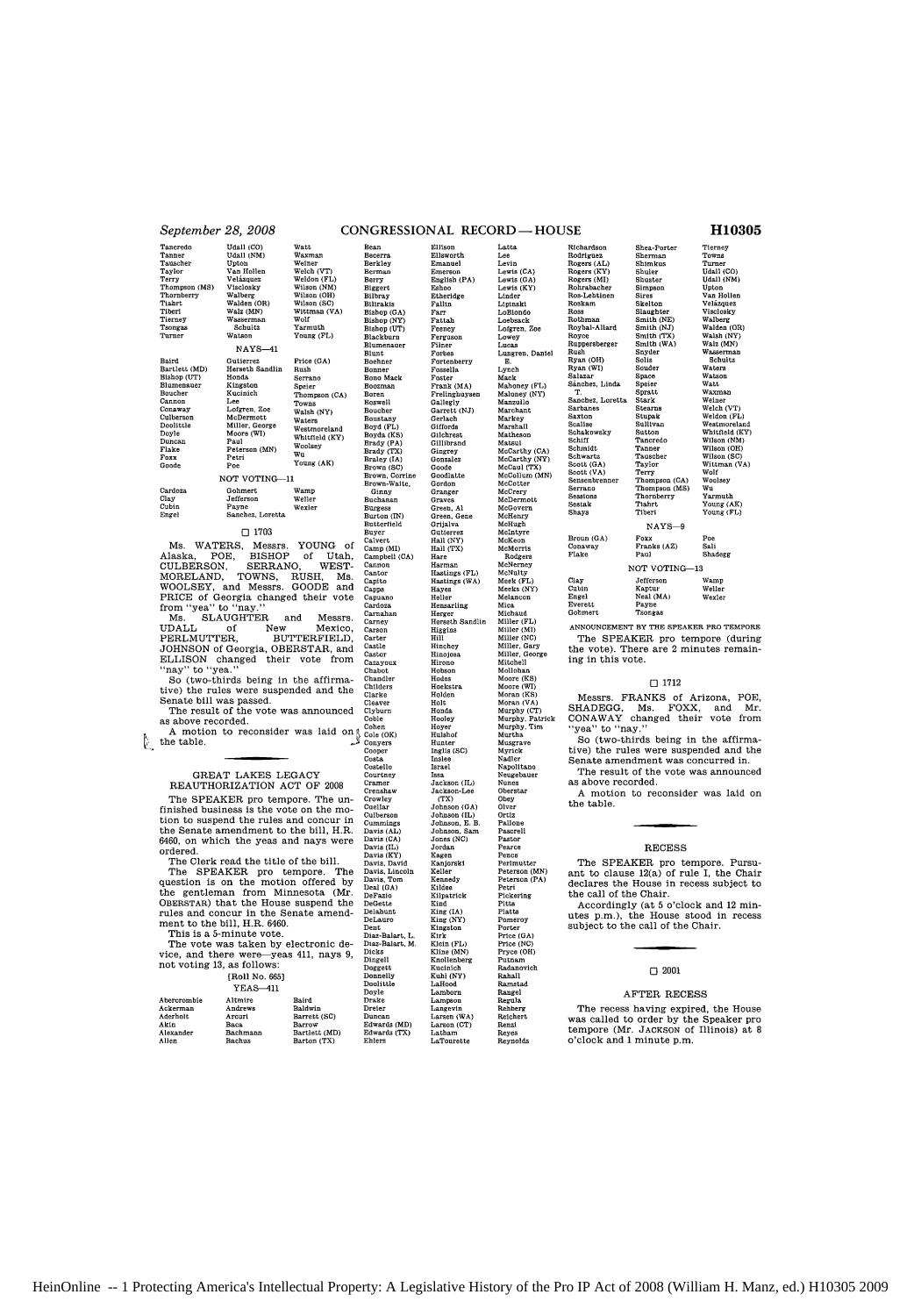HeinOnline -- 1 Protecting America's Intellectual Property: A Legislative History of the Pro IP Act of 2008 (William H. Manz, ed.) [lxiii] 2009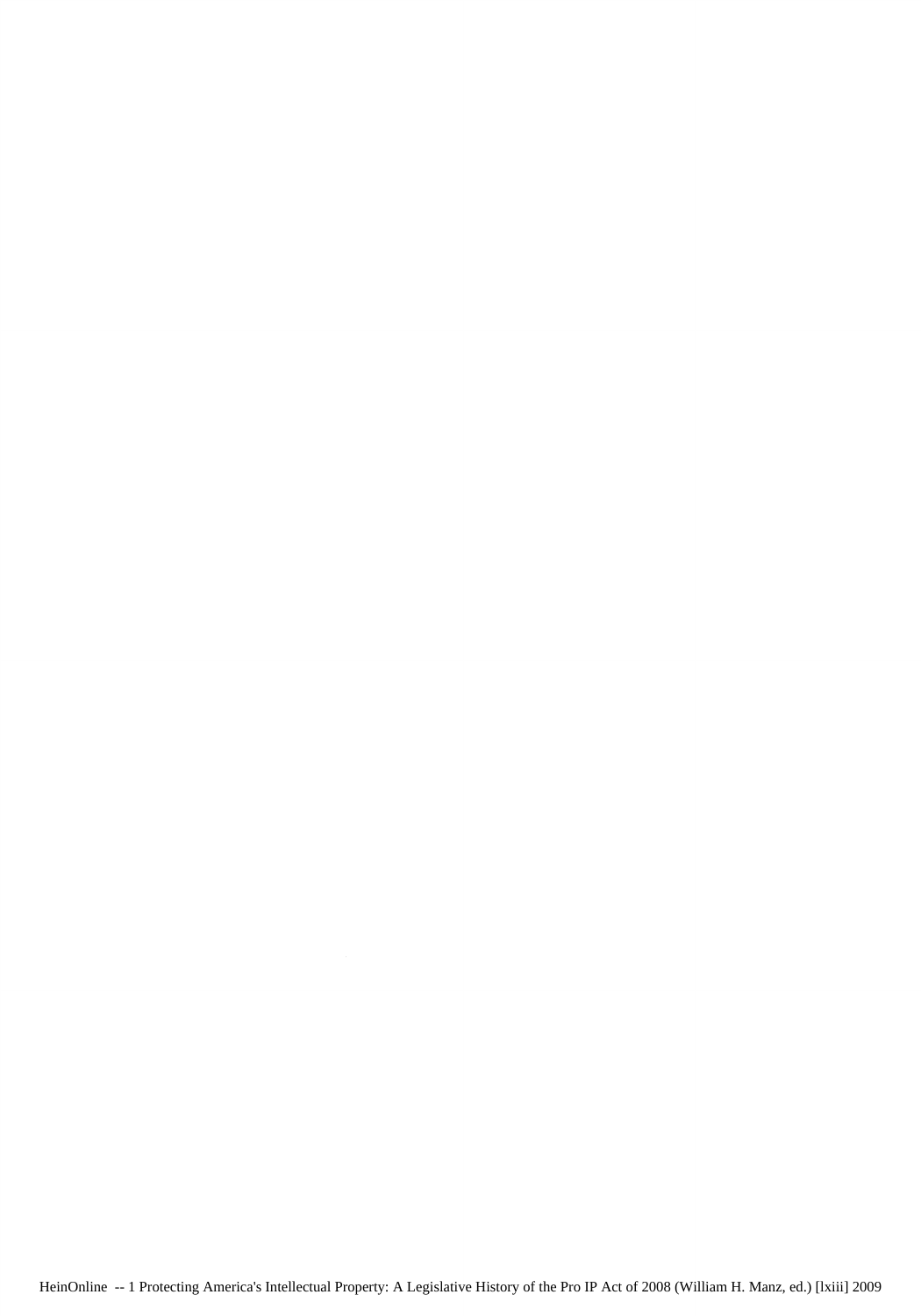# **DOCUMENT NO.26**